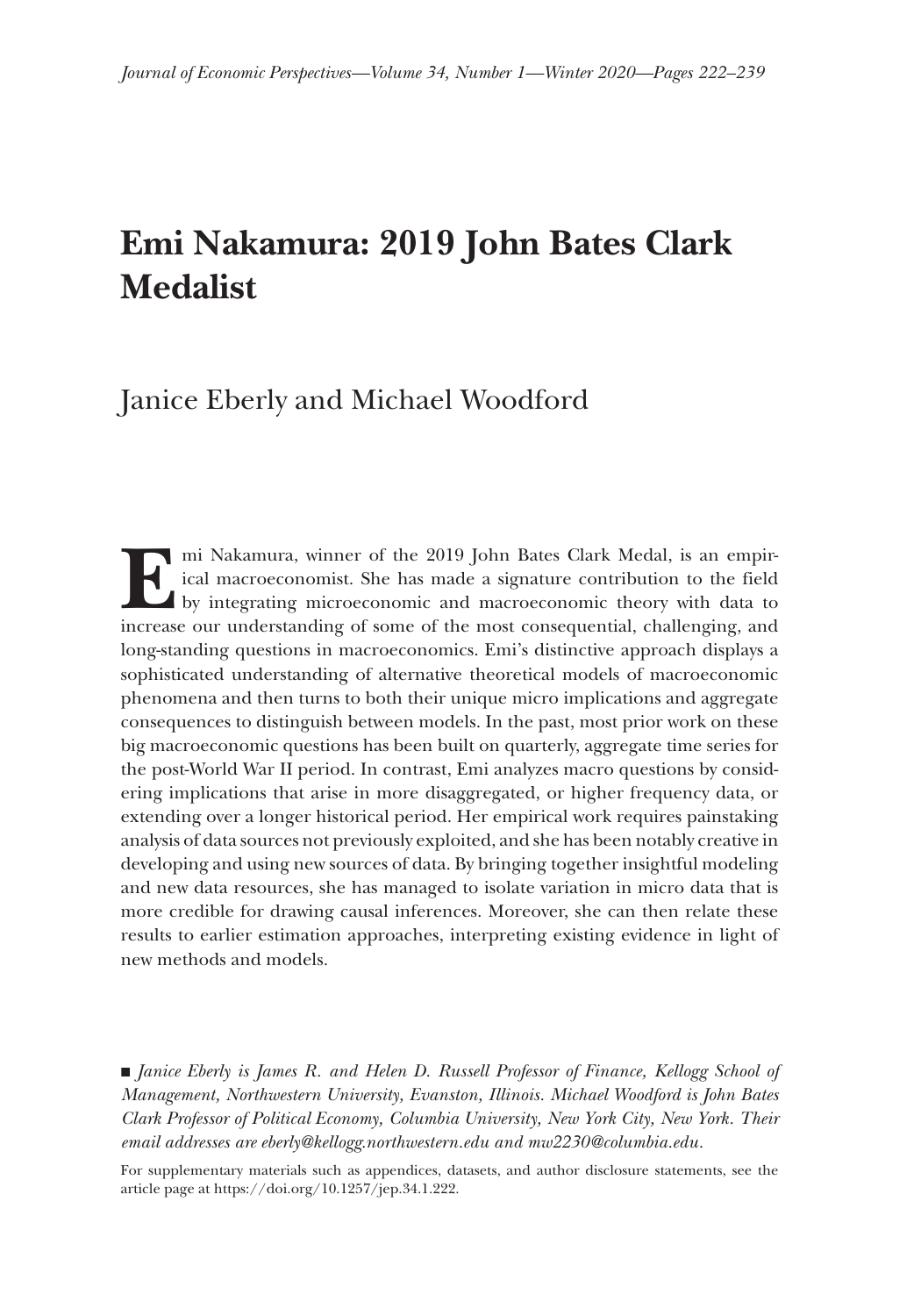

**Emi Nakamura**

Emi's exposure to economics began early in life. Her grandfather, Guy Orcutt, was a distinguished econometrician (Watts 1991). Both of her parents, Alice and Masao Nakamura, were academic economists; her mother, Alice Orcutt Nakamura, is a past President of the Canadian Economic Association. In addition to an early exposure to economic ideas, Emi credits her parents with instilling in her "a deep sense of the importance of testing theories empirically" (Ng 2015). Emi attended academic conferences with her mother and began taking economics classes at the University of British Columbia as a high school student. She credits one of these early classes, a master's class on economic measurement and index number theory taught by Erwin Diewert, with making an early mark in her drive for clarity in measurement. In a similar vein, Emi watched the film "The Race for the Double Helix" about the discovery of the structure of DNA with her parents. They emphasized the role of the empiricist Rosalind Franklin and the notion that "there is nothing worse than a wrong fact."

During her undergraduate studies at Princeton, she took many of the graduate classes in economics. This included Bo Honore's graduate course in econometrics, where she pressed forward her interest in measurement and estimation, and also met her future husband and frequent coauthor, Jón Steinsson, who was also a Princeton undergraduate at the time. Emi's interest in macroeconomics was piqued at Princeton under the guidance of her undergraduate advisor, Mike Woodford. She particularly remembers writing to him with a question on the real business cycle model over the winter break and receiving a detailed response on Christmas Day. A revised version of her Princeton senior thesis was published as [5], shown in [Table 1](#page-2-0).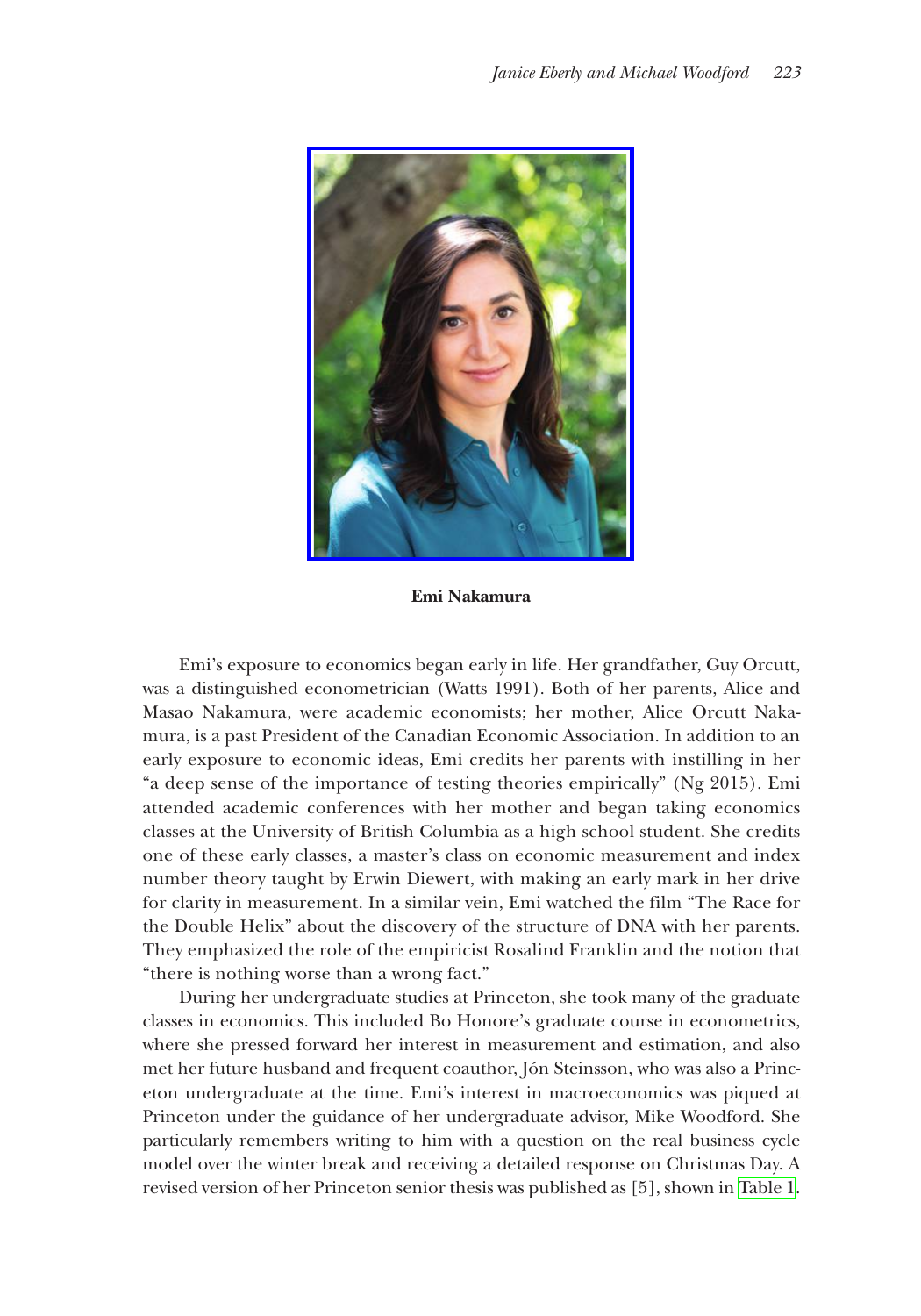### <span id="page-2-0"></span>*Table 1* **Selected Publications of Emi Nakamura**

- 1. "Cost Pass-Through in the U.S. Coffee Industry" (with Ephraim Leibtag, Alice Nakamura, and Dawit Zerom). 2007. Economic Research Report Number 38.
- 2. "Layoffs and Lemons over the Business Cycle." 2008. *Economics Letters* 99 (1): 55–58.
- 3. "Pass-Through in Retail and Wholesale." 2008. *American Economic Review: Papers & Proceedings* 98 (2): 430–37.
- 4. "Five Facts about Prices: A Reevaluation of Menu Cost Models" (with Jón Steinsson). 2008. *Quarterly Journal of Economics* 123 (4): 1415–64.
- 5. "Deconstructing the Success of Real Business Cycles." 2009. *Economic Inquiry* 47 (4): 739–53.
- 6. "Accounting for Incomplete Pass-Through" (with Dawit Zerom). 2010. *Review of Economic Studies* 77 (3): 1192–1230.
- 7. "Monetary Non-Neutrality in a Multi-Sector Menu Cost Model" (with Jón Steinsson). 2010. *Quarterly Journal of Economics* 125 (3): 961–1013.
- 8. "Price Dynamics, Retail Chains and Inflation Measurement" (with Alice O. Nakamura and Leonard I. Nakamura). 2011. *Journal of Econometrics* 161 (1): 47–55.
- 9. "Price Setting in Forward-Looking Customer Markets" (with Jón Steinsson). 2011. *Journal of Monetary Economics* 58 (3): 220–33.
- 10. "Lost in Transit: Product Replacement Bias and Pricing to Market" (with Jón Steinsson). 2012. *American Economic Review* 102 (7): 3277–3316.
- 11. "Crises and Recoveries in an Empirical Model of Consumption Disasters" (with Jón Steinsson, Robert Barro, and José Ursúa). 2013. *American Economic Journal: Macroeconomics* 5 (3): 35–74.
- 12. "Price Rigidity: Microeconomic Evidence and Macroeconomic Implications" (with Jón Steinsson). 2013. *Annual Review of Economics* 5: 133–63.
- 13. "Fiscal Stimulus in a Monetary Union: Evidence from US Regions" (with Jón Steinsson). 2014. *American Economic Review* 104 (3): 753–92.
- 14. "Are Chinese Growth and Inflation Too Smooth? Evidence from Engel Curves" (with Jón Steinsson and Miao Liu). 2016. *American Economic Journal: Macroeconomics* 8 (3): 113–44.
- 15. "The Power of Forward Guidance Revisited" (with Alisdair McKay and Jón Steinsson). 2016. *American Economic Review* 106 (10): 3133–58.
- 16. "Growth-Rate and Uncertainty Shocks in Consumption: Cross-Country Evidence" (with Dmitriy Sergeyev and Jón Steinsson). 2017. *American Economic Journal: Macroeconomics* 9 (1): 1–39.
- 17. "Informational Rigidities and the Stickiness of Temporary Sales" (with Eric Anderson, Benjamin A. Malin, Duncan Simester, and Jón Steinsson). 2017. *Journal of Monetary Economics* 90: 64–83.
- 18. "Identification in Macroeconomics" (with Jón Steinsson). 2018. *Journal of Economic Perspectives* 32  $(3): 59-86.$
- 19. "High-Frequency Identification of Monetary Non-Neutrality: The Information Effect" (with Jón Steinsson). 2018. *Quarterly Journal of Economics* 133 (3): 1283–1330.
- 20. "The Elusive Costs of Inflation: Price Dispersion during the U.S. Great Inflation" (with Jón Steinsson, Patrick Sun, and Daniel Villar). 2018. *Quarterly Journal of Economics* 133 (4): 1933–80.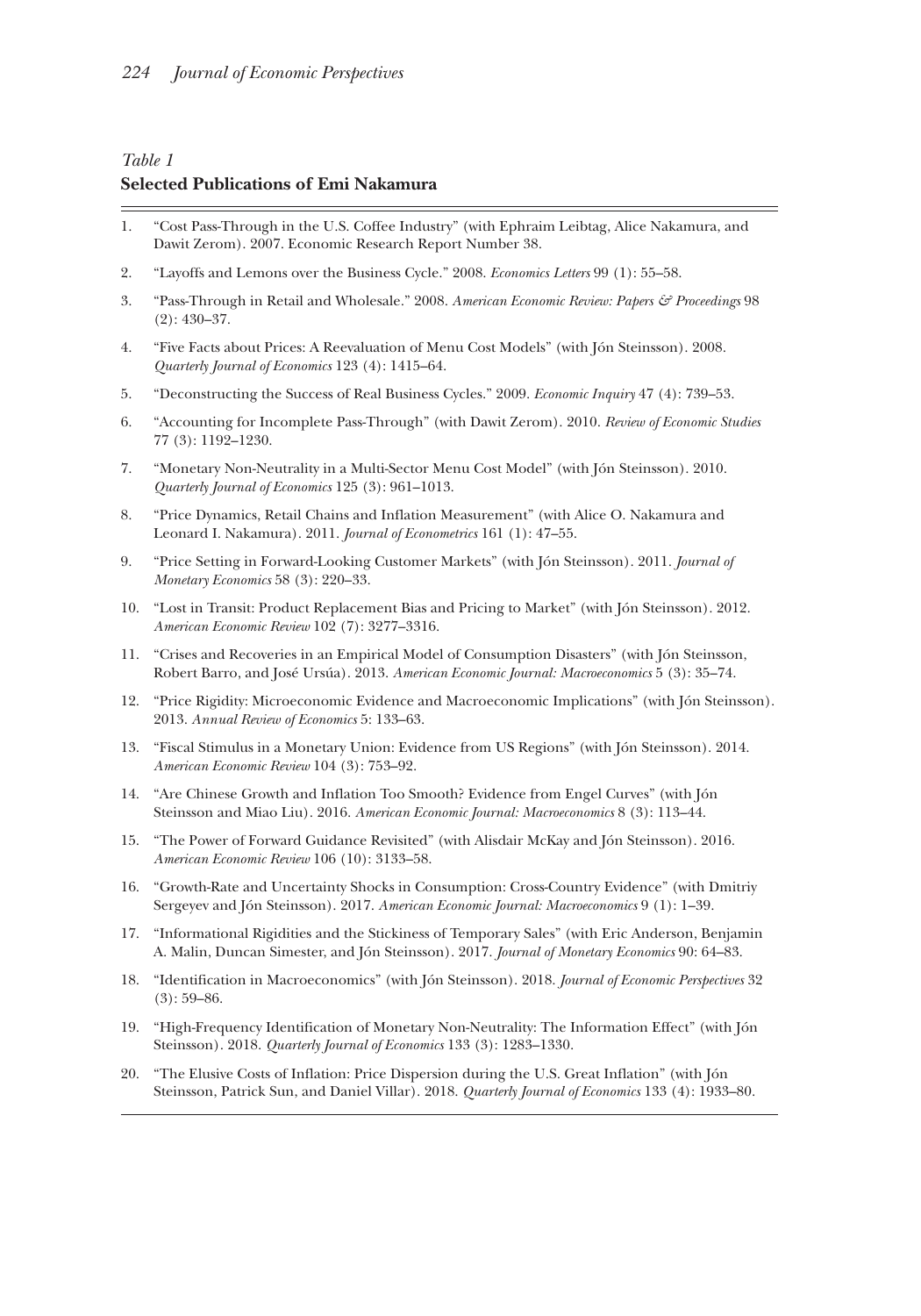Emi went on to graduate school to study economics at Harvard, where she took full advantage of the rich curriculum and varied methodological offerings. Taking Caroline Hoxby's empirical labor course back-to-back with Ariel Pakes's structural industrial organization course turned out to be a fruitful pairing, as Emi recalls feeling challenged to integrate Hoxby's description of the "revolution in identification" with the sophisticated structural models from Pakes's class. Emi's research collaboration with Jón began during graduate school, and she received her PhD from Harvard in 2007.

Emi began her career at Columbia University, where she held joint appointments in the Department of Economics and the Graduate School of Business. At Columbia, she received tenure in 2013 and was promoted to full professor in 2017. Since 2018, she has been the Chancellor's Professor of Economics at the University of California, Berkeley.

Emi is often asked what it is like to work so closely with her husband, both in research and in child-rearing. They both describe the communication necessary to succeed in all these roles as complementary. And of course, their willingness to apply principles of economic efficiency helps, as well. Recognizing that they do not have to do everything themselves liberates time for activities at which they excel (like research) and which they especially value (like child-rearing). Their family choices were described as "out-sourcing" by the *New York Times* (Rampell 2013), but many working parents will recognize such trade-offs and survival skills.

Of course, the American Economic Association is not the first to recognize Emi's promise and accomplishments, which include a CAREER Award from the NSF (2011), a Sloan Research Fellowship (2014), the Elaine Bennett Research Prize from the AEA (2014), and being named a member of "Generation Next: Top 25 Economists Under 45" by the IMF (2014). As her work has become more influential, she has in turn influenced other scholars by taking on leadership roles in the economics profession: for example, she serves as a co-editor of the *American Economic Review* and as co-director of the NBER Program on Monetary Economics. She also serves on the Panel of Economic Advisers for the Congressional Budget Office, the AEA Committee on National Statistics, and the Technical Advisory Committee of the Bureau of Labor Statistics. These appointments testify to the role she has quickly gained in the profession as an expert on issues relating to data construction and use.

The breadth of Emi's research agenda is apparent in the five main topics we discuss here: 1) Models of Price Adjustment, 2) Models of Pass-Through of Costs to Prices, 3) Empirical Studies of Asset Pricing, 4) Empirical Studies of Fiscal Stimulus, and 5) The Effects of Monetary Policy. We refer to her papers by number, as enumerated in Table 1.

#### **Models of Price Adjustment**

Emi is arguably best known for her work on the nature and consequences of price rigidity. Her research on this general topic encompasses both theoretical and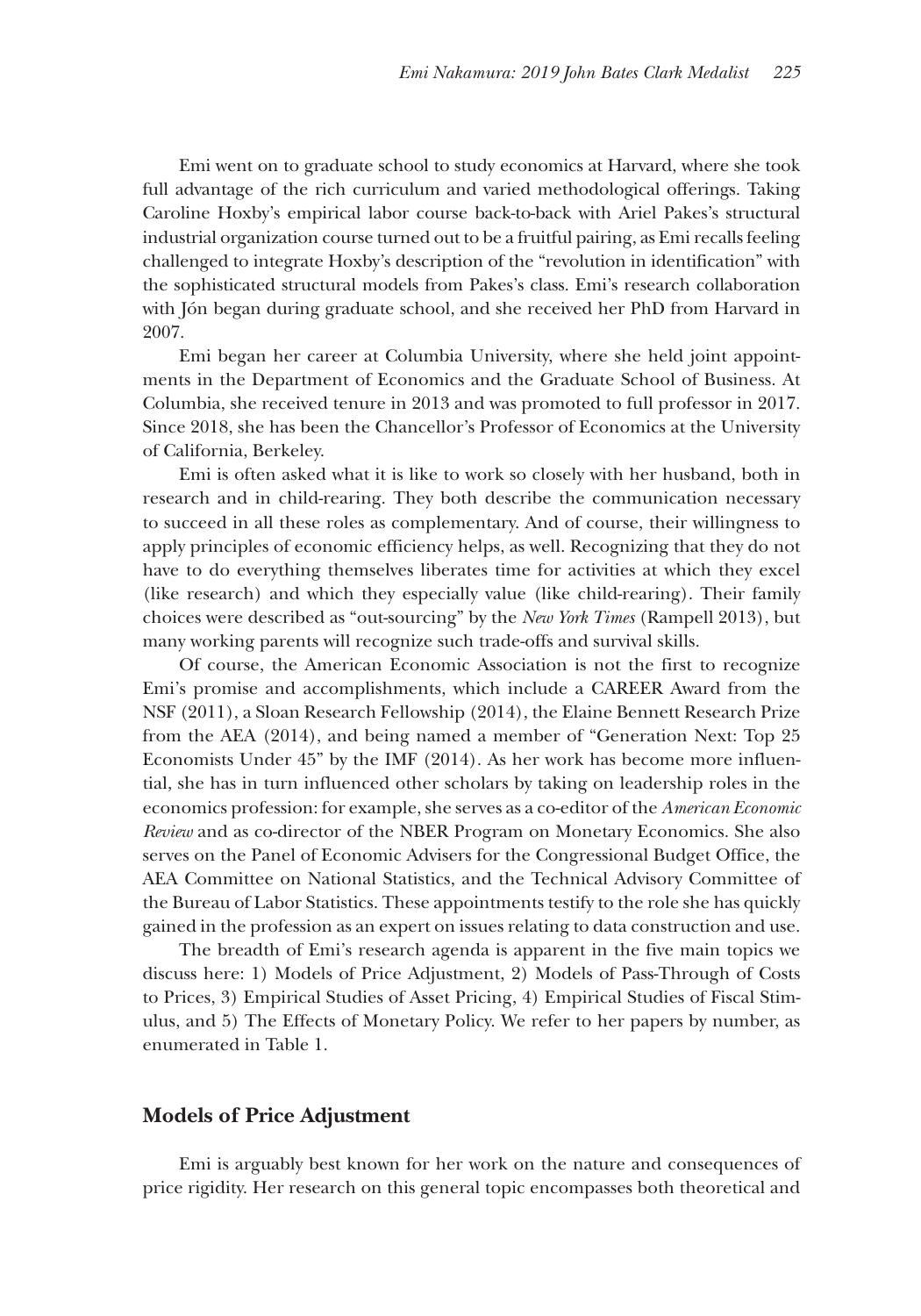empirical work on a variety of models of price adjustment, and it considers implications of price rigidity for both domestic and open-economy issues.

Her most widely known paper is "Five Facts about Prices: A Reevaluation of Menu Cost Models" [4], with Jón Steinsson. This paper is a key reference in one of the more important recent developments in monetary economics, which is studying price adjustment by looking at changes in individual prices, rather than just using aggregate price indices. Measures of the average time that prices of individual goods remain unchanged have long been an important source of evidence for price rigidity. However, until very recently, most evidence of this kind came from detailed studies of a very small number of markets. Availability of new datasets that allow changes in the prices of a very large number of goods to be tracked simultaneously has radically transformed this literature, and Emi and Jón's careful work in [4] has been one of the most influential contributions.

Emi and Jón study the data from the Bureau of Labor Statistics on individual prices used to construct the Consumer and Producer Price Indexes. They document a variety of facts about changes in individual prices that can be compared to the implications of a popular theoretical model of price adjustment, the "menu cost" model. For example, while past studies using other sources had concluded that the median time between price changes in the US economy was a large fraction of a year, the first work using the BLS micro data by Bils and Klenow (2004) had argued that prices actually changed much more frequently, with a median duration of prices only a little over four months.

However, Bils and Klenow (2004) used an extract from the Bureau of Labor Statistics micro dataset, for the period between 1995 and 1997. In [4], Emi and Jón obtained access to the BLS micro data containing all of the price observations collected for the period from 1988 to 2005. Emi and Jón show that conclusions about the frequency of price changes depend on the method used to distinguish sales from changes in "regular prices." They find both that changes in "regular prices" occur much less often than price changes that include sales (they find a median duration of 8–11 months for "regular prices," depending on the precise method used to classify price changes), and that producer prices (for which there is less of a need to filter out "sales") also change quite infrequently. This paper suggests that the microeconomic evidence for substantial "stickiness" of individual prices is considerably stronger than Bils and Klenow had implied.

In addition, the paper [4] documents several features of the data on individual price changes that can be used to test popular models of price adjustment. Emi and Jón stress two features of the data in particular that are contrary to the predictions of popular "menu cost" models of price adjustment: clear seasonality in the frequency of price adjustments and the failure of the likelihood of price changes to increase with the amount of time that has passed since the last change in price. In contrast, "menu cost" models emphasize that changing prices has a cost, and so if the existing nominal price becomes less appropriate over time—perhaps because of inflation or changes in cost conditions—the price adjustments will happen only after a lag and will often involve substantial discrete jumps.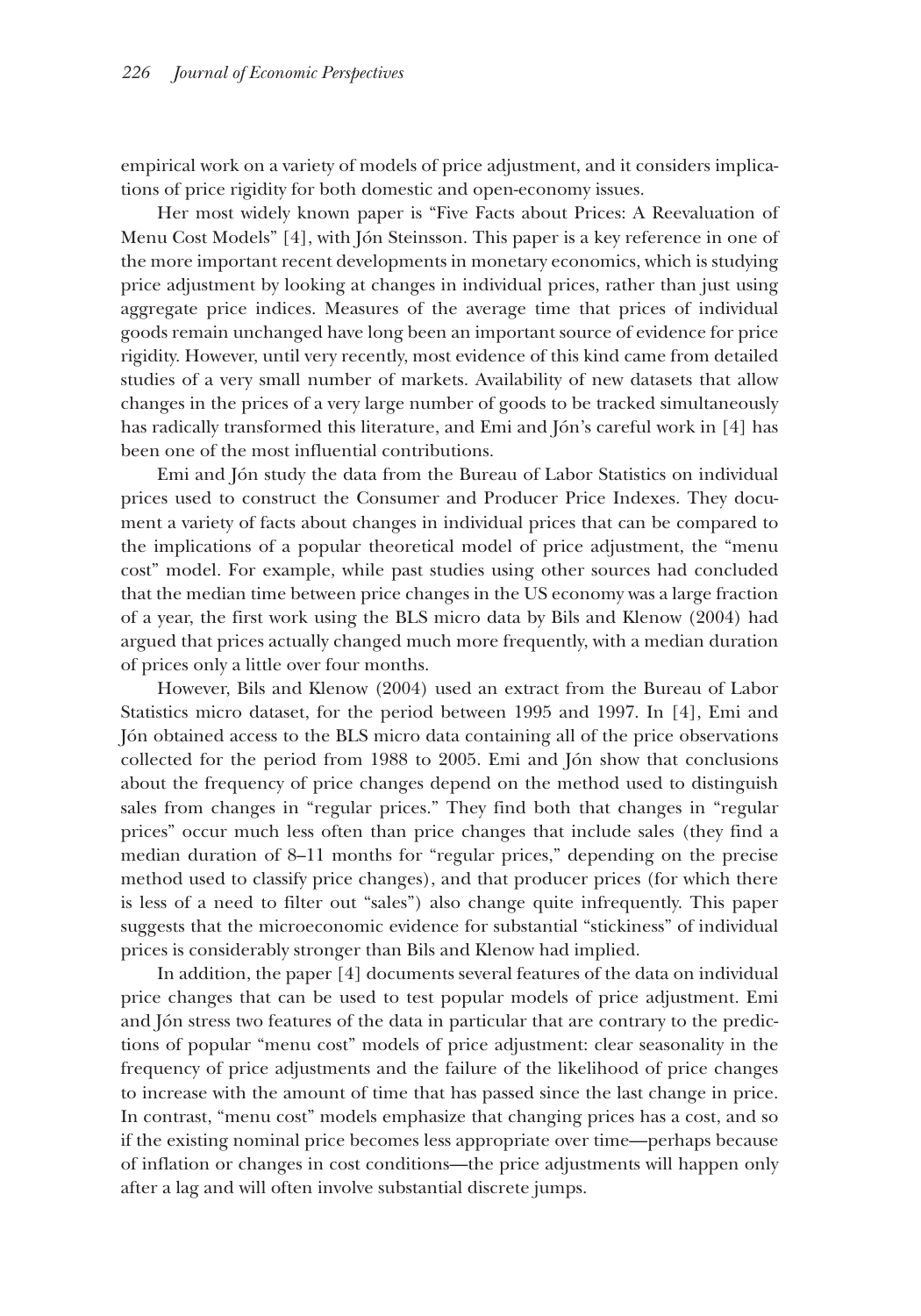The ability of a "menu cost" model to account for the quantitative characteristics of the micro data on price changes is considered further in Emi's paper "Monetary Non-Neutrality in a Multi-Sector Menu Cost Model" [7]. Prior numerical analyses of the implications of menu cost models, such as the very influential paper by Golosov and Lucas (2007), had used a one-sector model which assumed that all goods in the economy were subject to menu costs of the same size, in addition to being produced with the same technology, and so on. In this approach, the parameters common to all goods were assigned numerical values to match statistics for the set of all price changes, such as the overall frequency of change in prices and the average absolute size of price changes. But one of the facts documented by Emi and Jón in [4] is that there is tremendous heterogeneity across sectors of the US economy in the frequency of (nonsale) price changes.

In [7], Emi and Jón calibrate a multi-sector menu cost model to match the distribution across sectors of both the frequency of price changes and the average size of price changes. They find that the real effects of a monetary disturbance are three times as large in their multi-sector model as in a one-sector model, like that of Golosov and Lucas (2007). Indeed, whereas Golosov and Lucas argue that price rigidity is not an empirically plausible explanation for the observed effects of monetary disturbances in their one-sector model, Emi and Jón show that their calibrated multi-sector model (with nominal shocks of the magnitude observed for the US economy) predicts output fluctuations that would account for nearly one-quarter of the US business cycle. This magnitude would be roughly in line with the fraction of GDP variability that is attributed to monetary disturbances in atheoretical vectorautoregression studies. The emphasis of [7] on the importance of taking sectoral heterogeneity into account when parameterizing the degree of price stickiness has been highly influential.

Emi and Jón have also addressed the open-economy implications of alternative models of price-setting. Their paper "Lost in Transit: Product Replacement Bias and Pricing to Market" [10] looks at microeconomic data on individual price changes to reassess an important issue in open-economy macroeconomics, which is the extent to which exchange-rate changes are "passed through" to changes in the prices of US imports and exports. Previous literature had suggested that the relative prices of US imports change by only 0.2 to 0.4 percent in the case of a 1 percent change in the exchange rate, while the relative price of US exports changes by nearly 1 percent. This incomplete adjustment of import prices (even after substantial periods of time) is often taken as evidence of "pricing to market" by the foreign suppliers of US imports, whereas US exporters evidently "price to market" to a much lower extent.

However, Emi and Jón argue in [10] that conventional measures are seriously biased, owing to measurement errors created by price rigidity and relatively frequent product replacement. They show that as a result of these factors, about 45 percent of the individual price series used to construct the US import and export price series have no price changes at all, while roughly 70 percent have only two price changes or fewer over the time that price is measured. Emi and Jón argue that a large number of price changes occur at the time of product replacements,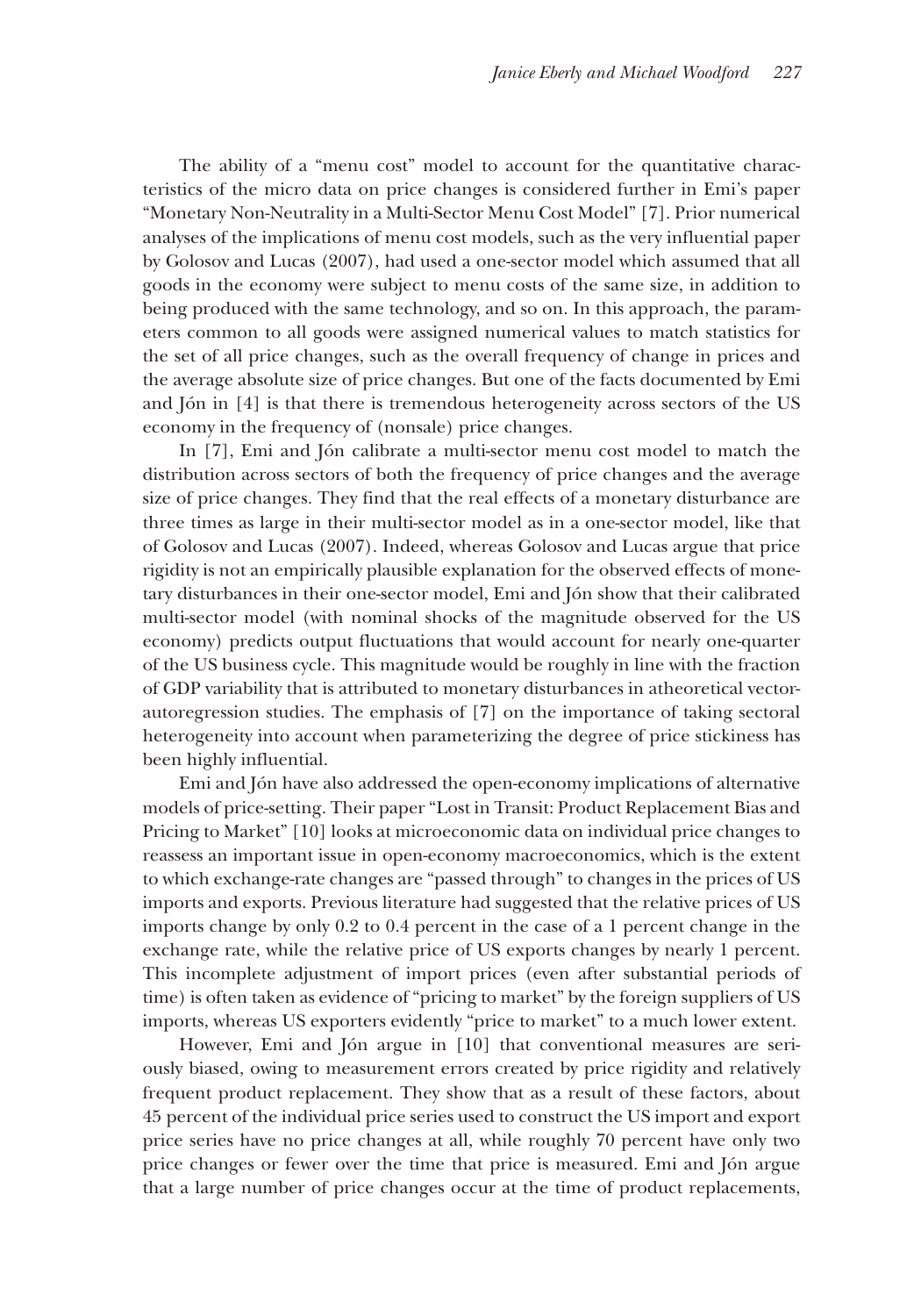but are ignored in the construction of the indices—because changes in the index frequently reflect only price changes that occur in the case of a good whose characteristics have not also changed. They estimate the magnitude of the bias that this produces in measures of "pass-through" to be as large as a factor of two. When they correct for the bias, they find that relative import prices respond by 0.6–0.7 of the size of the change in the exchange rate, while the relative price of US exports responds by only 0.8 of the change in the exchange rate. Thus, their results suggest that there is much less difference in the behavior of US exporters and exporters to the US economy than is commonly believed. Again, the use of micro pricing data can shed light on the nature of price adjustment that was not obtainable by previous studies using aggregate price indices.

One of Emi's major research efforts in recent years has been a labor-intensive multi-year project of extending the BLS micro-level dataset on consumer prices back in time by more than a decade to 1977. This project required more than the usual amount of empirical resourcefulness, as Emi found the data on microfilm cartridges in old file cabinets at the Bureau of Labor Statistics. These cartridges were not readable with modern equipment, nor could they be taken out of the Bureau of Labor Statistics. Even when a machine could be retrofitted, the scans had to be done by the Bureau of Labor Statistics (on their budget and staff-time) to meet confidentiality and ethics requirements. Finally, the scans resulted in a million PDF files, which could not leave the Bureau of Labor Statistics for transcription. Emi and Jón worked with a developer to create an optical character recognition program of sufficient accuracy to convert the images to machine-readable data. One of many advantages is that the resulting extended database includes a period in the late 1970s and early 1980s when inflation was much higher and more volatile than it has been since 1988 and also a period of deep recession. There will be much more scope to study how patterns of price adjustment change in response to changing macroeconomic conditions—an issue of central importance for macroeconomic uses of models of price-setting.

A first (though likely not the last) important paper using this new dataset is "The Elusive Costs of Inflation: Price Dispersion during the U.S. Great Inflation" [20], written by Emi and Jón with Patrick Sun and Daniel Villar. The paper considers how the process of adjustment of firms' prices to changing market conditions differs in a higher inflation environment—a question that is important for assessing the welfare costs of higher inflation. They find that "regular" (nonsale) prices were adjusted more frequently in the earlier higher inflation part of their dataset and by about the amount that would be predicted by a model of optimal price adjustment taking into account a fixed "menu cost" of adjusting the firm's price. They conclude that in assessing the welfare costs expected to follow from a permanently higher rate of inflation, it is important to take into account the increased frequency of price adjustments that should be expected to occur.

The paper also seeks to measure the degree to which there is greater dispersion in the prices of similar products in a higher inflation environment. Some common models of price adjustment imply that price dispersion should rise in a high-inflation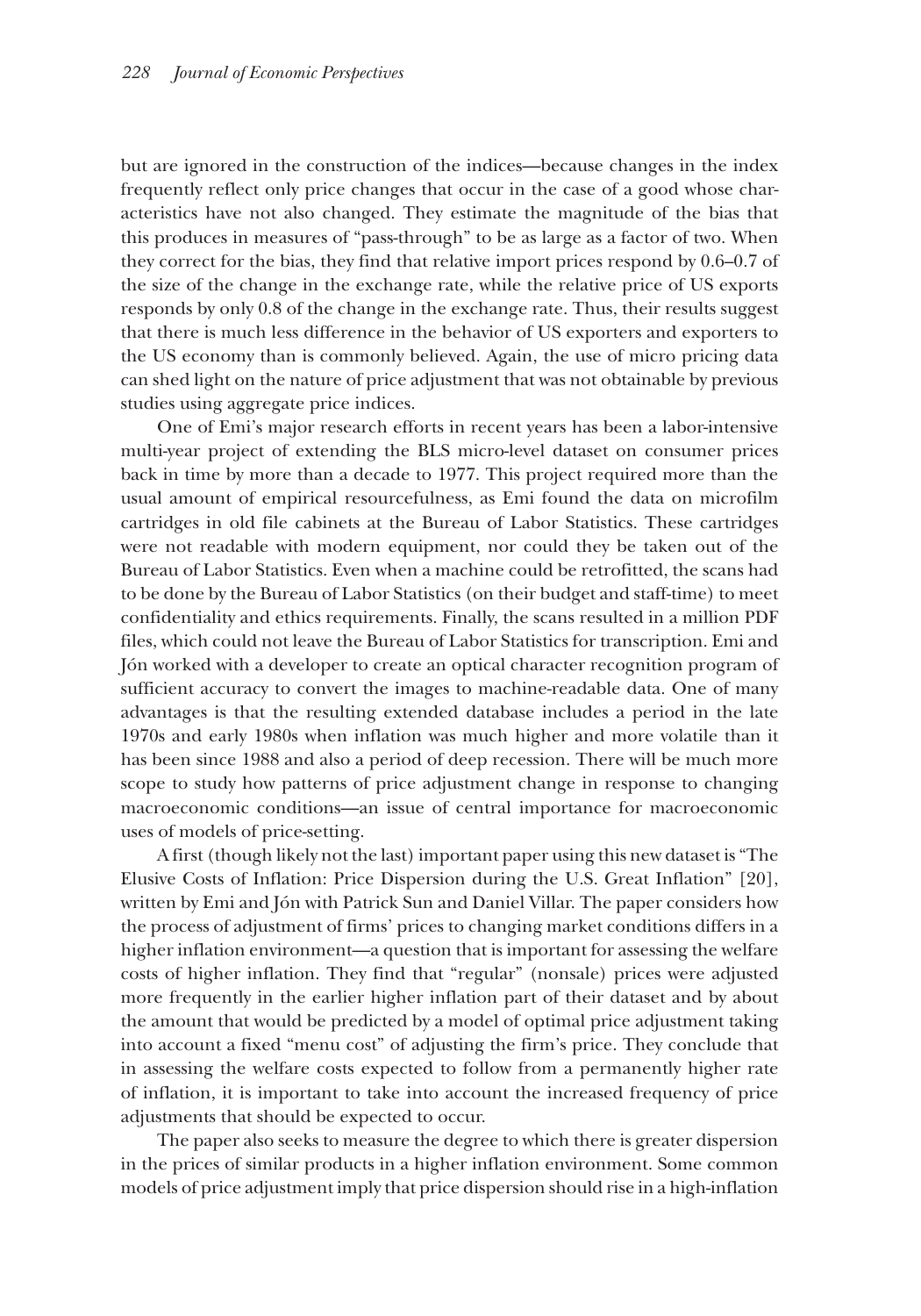setting, owing to staggering of the times at which different firms' prices happen to be reconsidered. However, measuring price dispersion is difficult because it can be hard to tell if different prices across firms might just reflect heterogeneity of the goods. For this reason, Emi and her coauthors take an indirect approach: they look at how the average size of price changes differs between high- and low-inflation periods and find that the average size of price increases, when they occur, is about the same (a 7 percent increase on average) in their pre-1988 sample as in their post-1988 sample. Thus, they argue that a higher inflation rate does not increase price dispersion.

This paper [20] is an important contribution along several dimensions: to policy debates about the costs of inflation, to our understanding of historical facts about price adjustment in the United States, and to the empirical basis for assessing the realism of alternative theoretical models of price-setting. It further cements Emi and Jón's reputations as preeminent experts on price dynamics and the empirical evidence for models of price-setting, as already indicated by their 2013 review article on the topic: "Price Rigidity: Microeconomic Evidence and Macroeconomic Implications" [12].

Emi and Jón have also made theoretical contributions to models of price-setting. As mentioned earlier, an important pattern that they observe about the micro price data is that many goods tend to have a "regular" price that changes infrequently, while various "sale" prices are also charged at times between occasions on which the "regular" price changes. In "Price Setting in Forward-Looking Customer Markets" [9], Emi and Jón offer a theoretical explanation for such a dynamic pattern of prices in the context of a dynamic model of price setting in the context of a "deep habits" model (Ravn, Schmitt-Grohé, and Uribe 2006). In this approach, the demand for goods that a firm faces depends not only on the current price the firm charges but also on past sales (because households have habit-forming preferences) and on expected future prices of the good (because households know they have habit-forming preferences and worry about becoming accustomed to consuming a good with high future prices). In this setting, firms have an incentive to use time-inconsistent pricing policies: that is, they want to promise low prices in the future to attract customers today, but once consumers have developed a habit of consuming this good, firms have an incentive to break their promises and start charging high prices.

Characterizing time-consistent pricing strategies in this environment is challenging, and Emi and Jón compare several possibilities in [9]. In several of these approaches, a situation arises of time-consistent price dynamics in which regular prices will appear to be nonresponsive to variations in the exogenous state and in which sales prices will involve varying discounts and hence can be interpreted as responding to the exogenous state of the economy. In one such approach, a firm's prices can be contingent on its past prices, using an equilibrium concept similar to the one that Chari and Kehoe (1990) refer to as "sustainable plans." In this case, Emi and Jón show that there exist time-consistent equilibria in which the price is unresponsive to the values of exogenous shocks in (for example) all even periods, while it is responsive to shocks in all odd periods.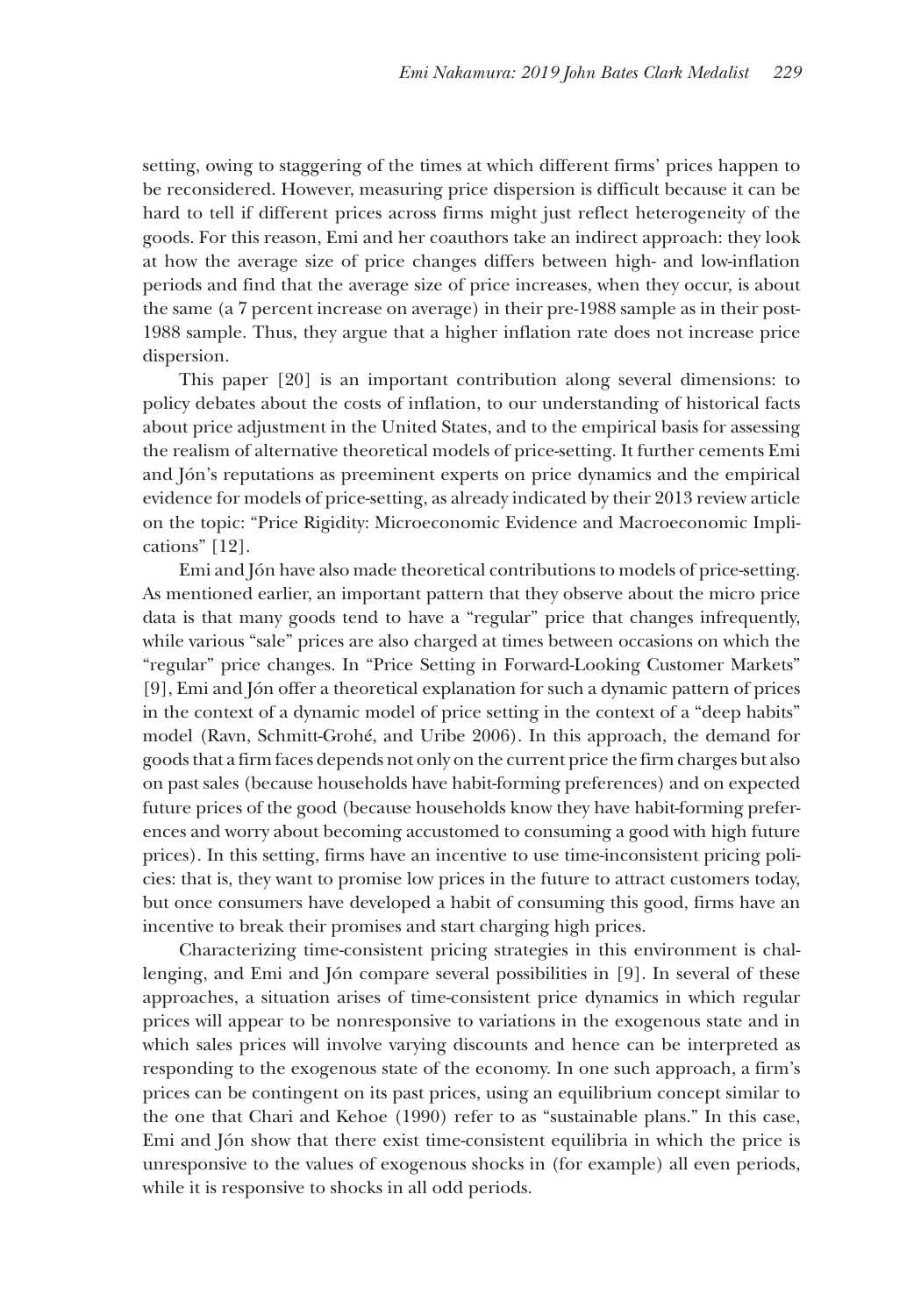Another interesting finding in this paper [9] arises when the firm has private information about marginal costs and the strength of demand. For this environment, Emi and Jón apply theoretical results from the work of Athey, Bagwell, and Sanchirico (2004) to show that the sustainable price that maximizes the value of the firm has the feature that there is a maximum price cap that the firm does not exceed, even if the exogenous state variables exceed a certain threshold. Again, price data from this economy would potentially be consistent with the pattern of a regular price that is visited frequently and with the observation of temporary sales with flexible prices. In an empirical analysis using the Dominick's Finer Foods database of supermarket prices, they find that the frequency of sale price adjustment is about eight times higher than the frequency of regular price adjustment, which they interpret as supporting the prediction of their theoretical model. This is an ambitious and highly creative paper on a challenging and important topic.

#### **Models of Pass-Through of Costs to Prices**

In work that bridges industrial organization, international trade, and macroeconomics, Emi has studied the pass-through of changes in costs to the prices that firms charge for their products.

One of Emi's first papers [1] studied the pass-through of foreign marginal cost shocks to the US ground coffee market. This was further developed in "Accounting for Incomplete Pass-Through" [6], with Dawit Zerom, which undertakes a structural econometric estimation of the sources of imperfect pass-through. The ground coffee industry provides a good laboratory for the study of pass-through of exogenous cost shocks for several reasons: green coffee beans represent at least 50 percent of costs of ground coffee manufacturers, green coffee beans are a fairly homogeneous input, and the world price of green coffee beans is subject to large weather shocks in the coffee-growing regions that can compellingly be treated as exogenous to US business cycle factors.

The paper presents a careful and skillful combination of data compilation and state-of-the-art econometrics, industrial organization theory, and computational methods. Emi and Dawit decompose imperfect pass-through into three potential sources: domestic cost components, desired markup adjustment, and nominal price adjustment costs. The paper finds that at the wholesale level, local costs reduce pass-through by 59 percent, mark-up adjustments reduce pass-through by 33 percent, and price adjustment costs have a negligible effect on pass-through after six quarters. Price adjustment costs, while of little importance in accounting for incompleteness of long-run pass-through, are found to be important in explaining the delayed pass-through in the short run. This paper, together with the Goldberg and Hellerstein (2013) study of the beer industry, represent the first attempts to incorporate price adjustment costs as a third determinant of incomplete cost passthrough in the context of structural estimation, and the results are consistent across the two studies.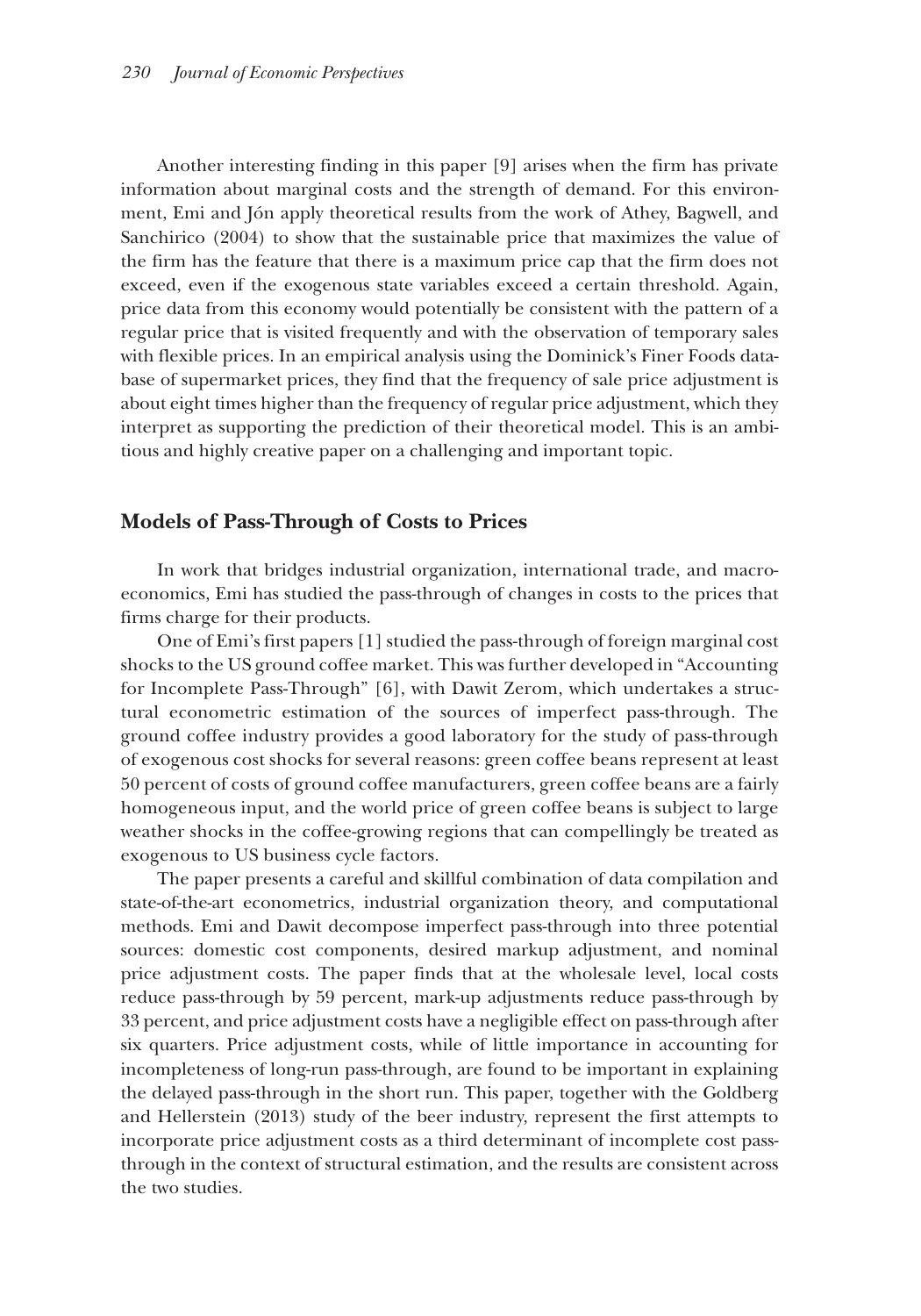The paper [6] also sheds some light on the different degree of cost pass-through at the wholesale and the retail levels. In particular, incomplete cost pass-through is shown to occur at the wholesale level; that is, changes in green coffee bean costs are incompletely passed through to wholesale ground coffee prices. By contrast, Emi and Dawit show that changes in wholesale ground coffee prices tend to be passed through to retail ground coffee prices fully and without much delay.

Emi also studies the differences between retail and wholesale pass-through in "Pass-Through in Retail and Wholesale" [3]. This time she works with a large panel dataset on weekly observations of prices for the year 2004 for a cross section of about 100 grocery items at the barcode level collected at 7,000 grocery stores operated by the largest supermarket chains in the United States. The dataset has close to 50 million price and quantity observations. She seems to have been the first to study this dataset in a macro context. An important aspect of Emi's dataset is that it has price observations for the same good at the same time at different grocery chains, whereas most of the related literature used data from a single grocery chain (the Dominick's Finer Foods data mentioned earlier).

Emi's focus in [3] is not on the extent to which cost shocks are passed through from the wholesale level to the retail level, but rather, what are the sources of retail price variations and are they related to shocks at the wholesale level? It turns out that only 16 percent of price changes are common across stores selling an identical item, which implies that only a small fraction of retail price variation is due to common cost shocks. Emi further finds that 65 percent of the price variation is common to stores within a particular retail chain, which suggests that the source of price fluctuations might be specific to shocks that the retail chain faces.

Emi's most recent contribution to the analysis of pass-through from costs to prices is "Informational Rigidities and the Stickiness of Temporary Sales'' [17], with Eric Anderson, Benjamin Malin, Duncan Simester, and Jón Steinsson. This paper asks whether aggregate cost shocks are transmitted to retail prices via regular prices or sales. Although 95 percent of movements in prices are changes in sales prices, the paper provides evidence that aggregate cost shocks are mostly transmitted via changes in base prices. The empirical analysis is based on 195 weeks of scanner price data from 102 stores at a larger retailer that sells products in the grocery, health and beauty, and general merchandise categories. The central finding is that in a substantial fraction of cases, when the base wholesale price increases (that is, a cost shock for the retailer), the regular retail price responds quickly and completely while sales experience no reductions either in frequency or in size. On the contrary, discounts temporarily increase when regular retail prices increase, which the authors interpret as attempts to mask the associated regular price increase. The paper performs a number of robustness checks, including documenting that base retail prices respond more consistently than sales to changes in commodity price and to changes in unemployment, and by documenting that sales have a small contribution to overall inflation relative to base-price changes. This paper should change many views on the role of sales in the transmission of aggregate shocks.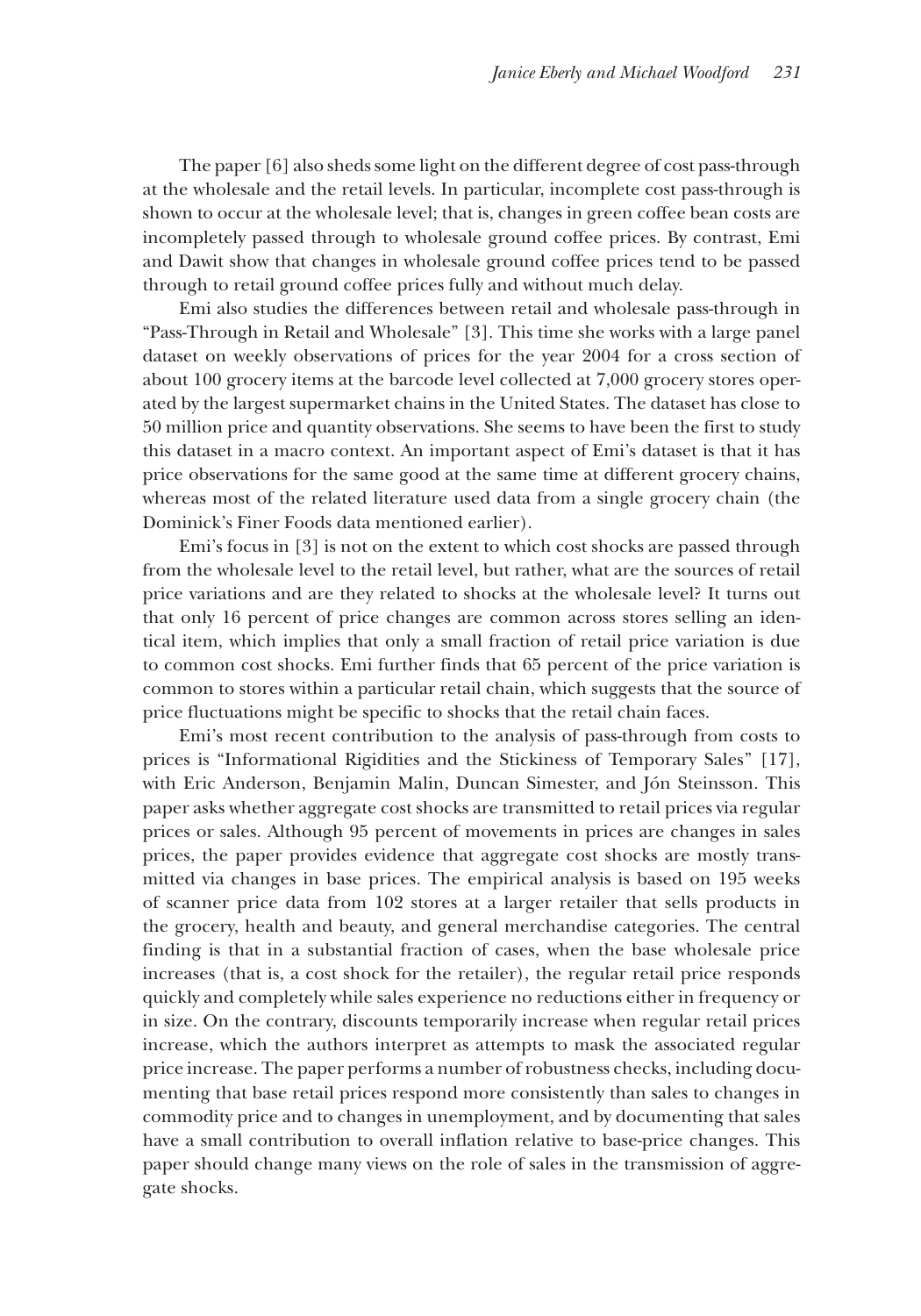#### **Empirical Studies of Fiscal Stimulus**

Establishing the size of the government spending multiplier is a fundamental question in macroeconomics, but despite a very large body of work, the answer remains controversial. Existing estimates on the fiscal multiplier are quite dispersed. Some studies suggest that the fiscal multiplier is close to zero, while others find that it is as large as two.

One difficulty in estimating the fiscal multiplier is to find truly exogenous changes in government spending. For example, military purchases are one plausible candidate for exogenous variations in government spending, but as Barro and Redlick (2011) note, there is likely to be insufficient variation in national-level US military spending in the last 50 years for a persuasive empirical test. Another problem with previous studies of the fiscal multiplier is that the output effects of government spending should depend on the nature of the monetary policy reaction. For example, if a study does not take into account how positive output effects can be reduced by the typical monetary response, the estimated size of the fiscal multiplier could be biased downward.

In "Fiscal Stimulus in a Monetary Union: Evidence from U.S. Regions" [13], Emi and Jón bring a fresh identification approach and new data to this long-standing debate. They sidestep the problem of insufficient national-level variation in military spending by showing that there has been sizable variation in regional military spending and those regional variations can thus be used to estimate the government spending multiplier. In addition, because the monetary policy reaction is common to all states, it is not a factor in explaining the differential effects on output across states. A further complication in estimating government spending multipliers is that their size depends on how government spending changes are financed. An advantage of Emi and Jón's empirical strategy in [13] is that regional military spending is financed by federal taxation and thus regions that receive a large chunk of military spending will not have associated tax payment structures that are different from regions that do not receive military spending.

For all of these reasons, considering variations in regional military spending and relating it to regional output variations should provide a more reliable estimate of the government spending multiplier than previous studies. In [13], Emi and Jón find that an increase in government spending equal to 1 percent of GDP increases output by 1.5 percent; that is, the government-spending multiplier measured in this way is 1.5.

However, this influential paper offers more than an instrument for measuring the "multiplier" effect of government purchases. As the authors point out, the multiplier for the effect of relatively higher purchases in one state on relative economic activity in that state need not be the same as the multiplier effect on national GDP of a nationwide increase in government purchases. The reason is that spillovers are likely to occur between states of the effects of increased purchases in any given state.

Emi and Jón [13] address the likely magnitude of the difference between the two multipliers by developing and analyzing a quantitative multi-region New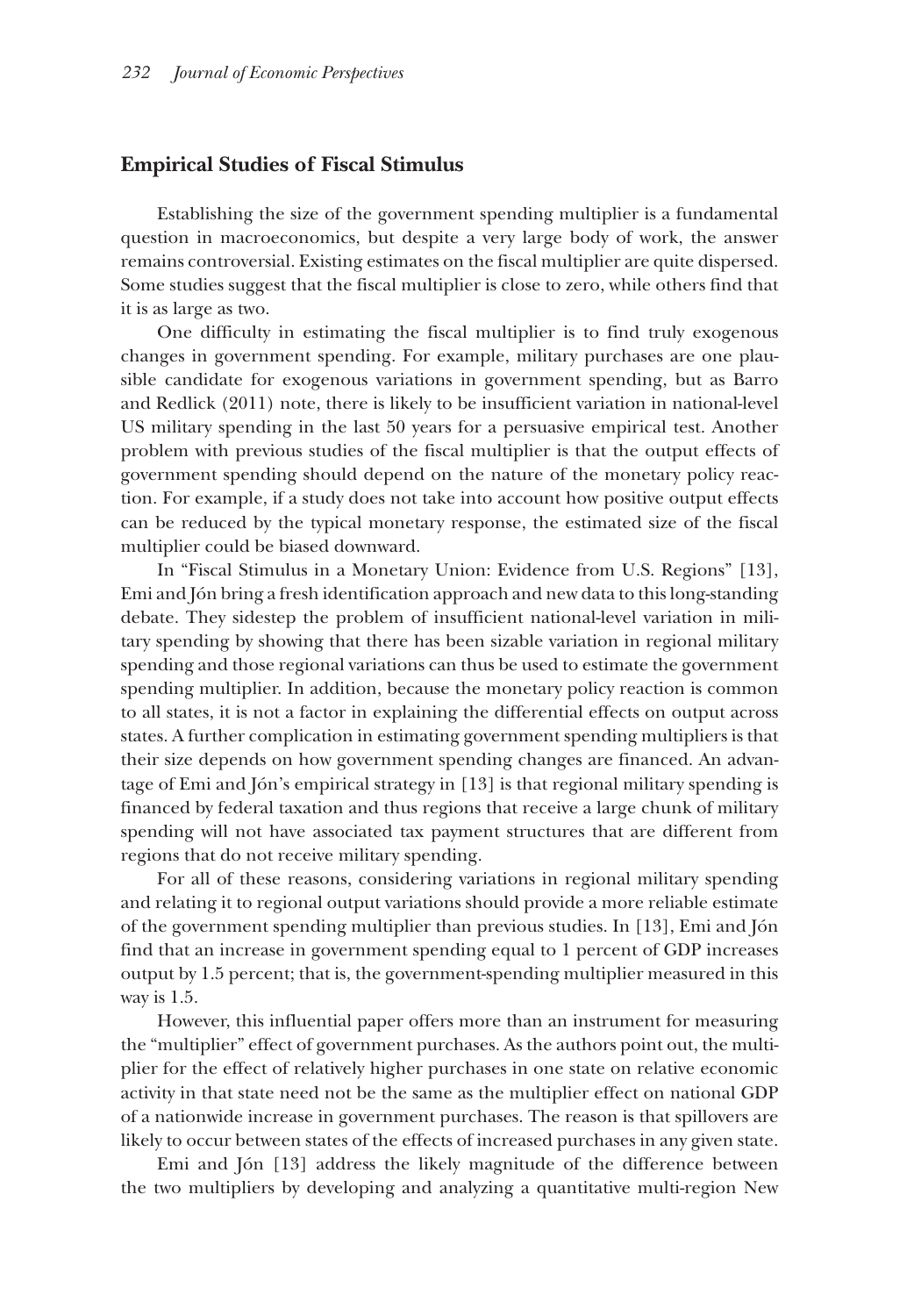Keynesian general-equilibrium model. They use the paper to ask what the national multiplier would be in the case of a model parameterization that can account for their estimated relative state-level effects. The paper provides an excellent example of work that combines nonstructural empirical work with careful model-based analysis of what can be learned from the estimates.

#### **The Effects of Monetary Policy**

A key question in recent monetary policy debates is the extent to which central bank commitments about future policy, perhaps years into the future, can influence financial conditions and stimulate aggregate demand. The Federal Reserve and other central banks have been experimenting with "forward guidance" of this kind since the Great Recession.

Indeed, there is a "forward guidance puzzle" in which economic theory suggests that such guidance should be far more powerful than it actually seems to be. Specifically, some New Keynesian dynamic stochastic general equilibrium models find that a credible forward guidance commitment to maintain a fixed low nominal interest rate several years into the future will create a degree of output stimulus and/or inflation immediately that is difficult to regard as a realistic prediction. Of course, one possible resolution of the puzzle is that actual experience with forward guidance has not in fact involved credibly long-dated and such unconditional commitments, which is why actual forward guidance has had much more modest effects.

In their paper "The Power of Forward Guidance Revisited" [15], Emi and Jón, with Alisdair McKay, argue that this unrealistic implication of the simple New Keynesian models implying implausibly strong effects of forward guidance results from their assumption that each agent has a single intertemporal budget constraint. In turn, this assumption is the result of an underlying assumption (for modeling convenience) of complete financial markets and no borrowing constraints. They instead analyze the effects of a long-horizon commitment to a fixed nominal interest rate in a model that instead allows for the existence of uninsurable income risk and borrowing constraints. They find that while the effects of expectations about monetary policy at shorter horizons are similar to those predicted by the simpler model, the predicted effects of a long-lasting commitment to a fixed nominal interest rate are much weaker. Essentially, in the case of a household with a significant probability of facing a binding borrowing constraint over the next several quarters, expectations about monetary policy farther in the future do not affect its current ability to spend. In this way, the expectation of borrowing constraints substantially reduces the predicted effects on forward guidance—though it hardly implies that this policy tool is therefore irrelevant.

The paper [15] is important both as a contribution to a policy debate and as a methodological contribution on the use of New Keynesian models to assess alternative monetary policies. Its essential conclusion, that the effects of forward guidance are muted in more complex (and realistic) New Keynesian models, has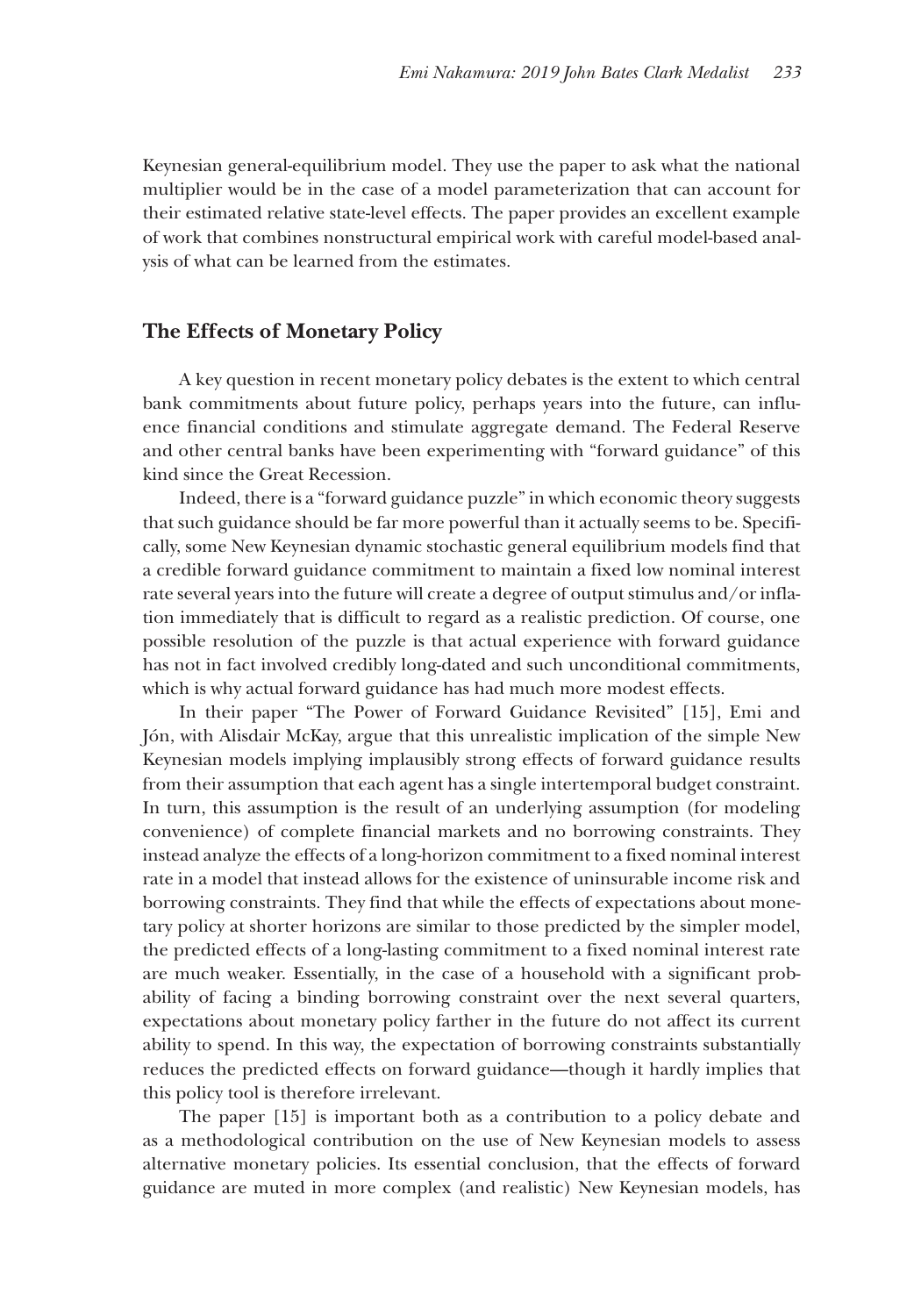been supported by a number of subsequent analyses by other authors that consider generalizations of the basic model. The paper has also stimulated an active recent literature on "heterogeneous-agent New Keynesian models," which explores the implications for other aspects of macroeconomic dynamics of introducing income heterogeneity and borrowing constraints.

Another core question in macroeconomics is the effort to measure the effects of monetary policy shocks on the economy. One reason why answers to the question have remained controversial is because of the difficulty in distinguishing between exogenous changes in monetary policy and responses by the central bank to changes in economic conditions that have other sources. A recent strand of the literature looks at changes in financial market prices in a narrow time window around central bank policy announcements, based on the theory that these financial market movements can reveal how (or whether) the monetary policy announcement market movements indicate a change in the beliefs of market participants. In this approach, the size and direction of financial market movements can be taken as a measure of the monetary policy "shock" that has been revealed by the announcement. Regression of other variables on the time series of "shocks" identified in this way can then be taken to provide a measure of the causal effects of such shocks, as in Cook and Hahn (1989), Kuttner (2001), and Cochrane and Piazzesi (2002).

In "High Frequency Identification of Monetary Non-Neutrality: The Information Effect'' [19], Emi and Jón note that this "high-frequency identification" strategy is subject to an important qualification, even if one grants that market movements during the short time window can only reflect information gleaned from the policy announcement. The issue is that new information from a central bank announcement might be of two types: a revelation that central bank policy will be different than would ordinarily be expected, given economic conditions; or alternatively, a revelation that the central bank's view of current economic conditions is different than the public expected. News of the former kind would correspond to a policy "shock." But to the extent that the central bank's unexpected view of the situation would be taken to reveal the central bank's superior information about economic conditions, such news should change people's own understanding of those conditions as well, and hence change the way they trade in financial markets for reasons unrelated to the implications for monetary policy.

Emi and Jón ask whether it is possible to separate "information effects" of monetary policy announcements of this latter sort from the effects of news about monetary policy. They study nominal interest rate changes observed in a 30-minute window around 106 scheduled Federal Reserve announcements between January 2000 and March 2014. In [19], they propose an estimate of the effects of monetary policy shocks taking into account the presence of information effects and to build and estimate a theoretical model that can explain the observed effects of Fed announcements.

The paper [19] first documents that Fed announcements shift short-term nominal and real rates almost one-for-one; that is, if the announcement results in a ten-basis-point increase in nominal short rates, then it also causes a ten-basis-point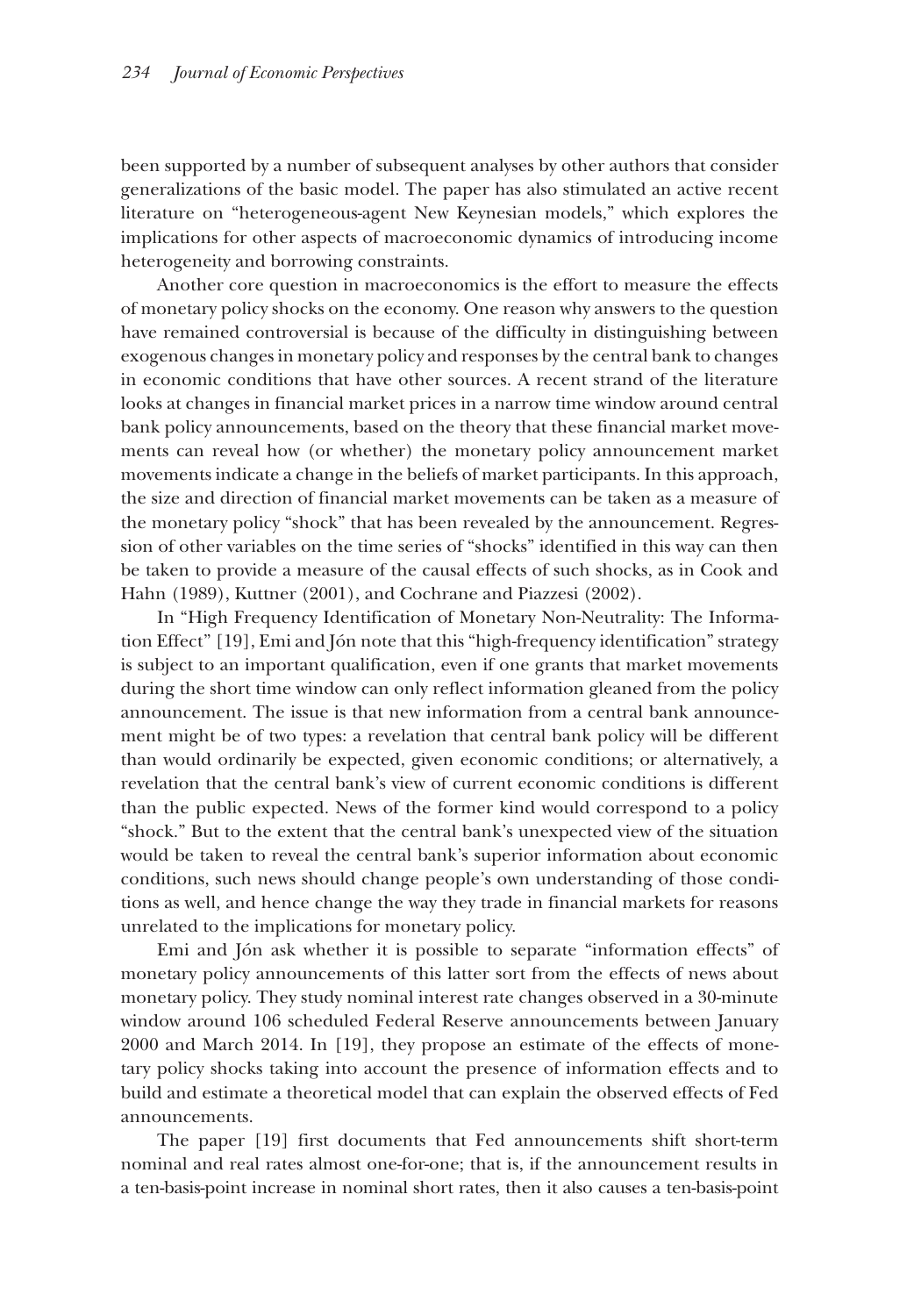increase in real short rates. This effect on real rates is observed not only for shortterm rates, but also for longer term ones. Further, and also consistent with the related empirical literature, the paper documents that Fed announcements have little effect on expected inflation and that announcements that lead to an increase in nominal rates tend to be associated with increased expectations of future output growth. The latter empirical regularity is not easily reconciled with interpreting the news in Fed announcements as pure monetary policy shocks, since in canonical monetary models such shocks should lead to a downward revision of future output growth.

This interpretation problem motivates their development of a model in which Federal Reserve announcements can have both an information effect and a pure monetary policy shock, accompanied by estimation of the size of each component. Using the proposed model, they find that about two-thirds of the announcement shock represents news about future economic fundamentals and hence only one-third represents a pure monetary policy shock. They also find that, despite the great importance of the information effect, the observed responses to Fed announcements are consistent with a high degree of monetary non-neutrality in the US economy. These important results about fundamental questions in monetary economics are relevant not only for policy design but for understanding of the kinds of models that can best account for the nature of business fluctuations more generally.

#### **Empirical Studies of Asset Pricing**

One of the largest literatures for any question in economics is the search for an explanation for the equity premium puzzle, which refers to the large differential over time between the average return on US equities and the average return to short-term Treasury securities. In the early 1980s, Grossman and Shiller (1981) and Mehra and Prescott (1985) noted that the risk of holding stocks for a representative household should not be quantitatively significant because the covariance between consumption growth and equity returns in the post-World War II US economy was very low—in great part because the volatility of aggregate consumption growth is itself quite low. As a result, a standard asset pricing model would then imply that the compensation in return for holding equity rather than bonds should also be small.

Many theories have been proposed to explain the equity premium puzzle, and two recent candidate explanations have attracted particular attention. The first, most fully developed by Barro (2006), argues that the post-World War II sample underestimates the volatility of consumption because it does not include an example of the rare, large disasters that lead to large falls in consumption. The other, put forward by Bansal and Yaron (2004), argues that there are persistent shocks to both the long-run mean growth rate of consumption and the variance of its innovations, which short samples miss. Both stories are plausible, and large follow-up literatures have shown that, if their premises are true, they can explain the equity premium together with other related asset-pricing puzzles.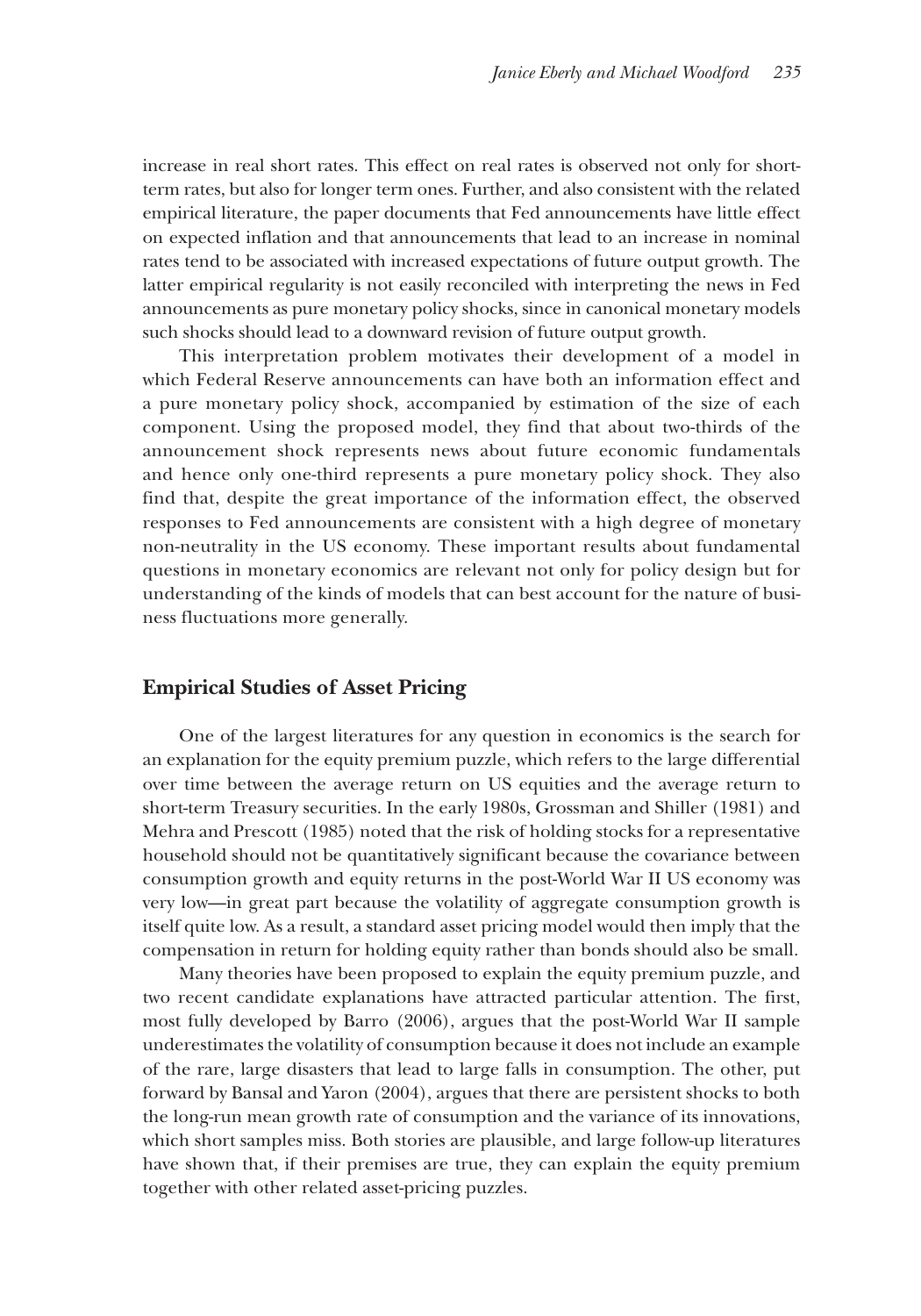Barro and Ursúa (2010) have put together a remarkable dataset with annual consumption for 24 countries and more than 100 years. Emi and various coauthors have used these data to test the premises behind the two leading explanations of the equity premium.

In "Crises and Recoveries in an Empirical Model of Consumption Disasters" [11], Emi and Jón, together with Barro and Ursúa, assess the extent to which rare disasters can account for the equity premium. They make two main changes from previous work. First, previous work had assumed that disasters unfold quickly and lead to a permanent fall in consumption. However, here the authors find that in the disasters in their sample, the trough occurred only six years after the disaster hit, and that more than half of the initial reduction in consumption was eventually reversed. Second, the authors assume Epstein-Zin preferences with an intertemporal elasticity of substitution of two, which suggests that people have a strong preference for early resolution of uncertainty, and so are very averse to extended disasters and their uncertain recoveries. Given these assumptions, along with a modest degree of risk aversion, the rare disasters of the type that have been historically observed would suffice to explain the equity premium.

In another paper on this topic, "Growth-Rate and Uncertainty Shocks in Consumption: Cross-Country Evidence" [16], Emi and Jón, with Dmitriy Sergeyev, use a subset of the same long panel of data on consumption to reassess the longrun risks model of Bansal and Yaron (2004). They allow for shocks to both the country-specific growth rate of consumption and also a world growth factor and their respective variances. They find that filtered estimates of the world growth rate track many of the medium-term fluctuations in macroeconomic variables that have been identified so far: the post-World War II productivity speed up, the slowdown in productivity after 1970, the Great Moderation from the 1980s to the 2000s, and the more recent increase in volatility. Again using Epstein-Zin preferences, Emi and her coauthors show that with a coefficient of intertemporal elasticity of 1.5 and a risk aversion coefficient of 6.5, the model can fit the average equity premium. These results provide validation for the long-run risks model, which had previously been untested in its key premise.

These papers illustrate Emi's ability to go after big questions in the literature, to perceive testable implications in the theory, to bring different data to bear than had been previously used, and ultimately to provide more convincing answers. It is unlikely that these papers will be the last word on this important and controversial topic; for example, the methods used to filter world and country-specific growth rates can be sensitive to underlying assumptions. Still, the methodology in these papers represents an important advance over previous work.

#### **Conclusion**

The examples of Emi's work described above are not exhaustive, but should suffice to illustrate some of her characteristic concerns. All of her work has been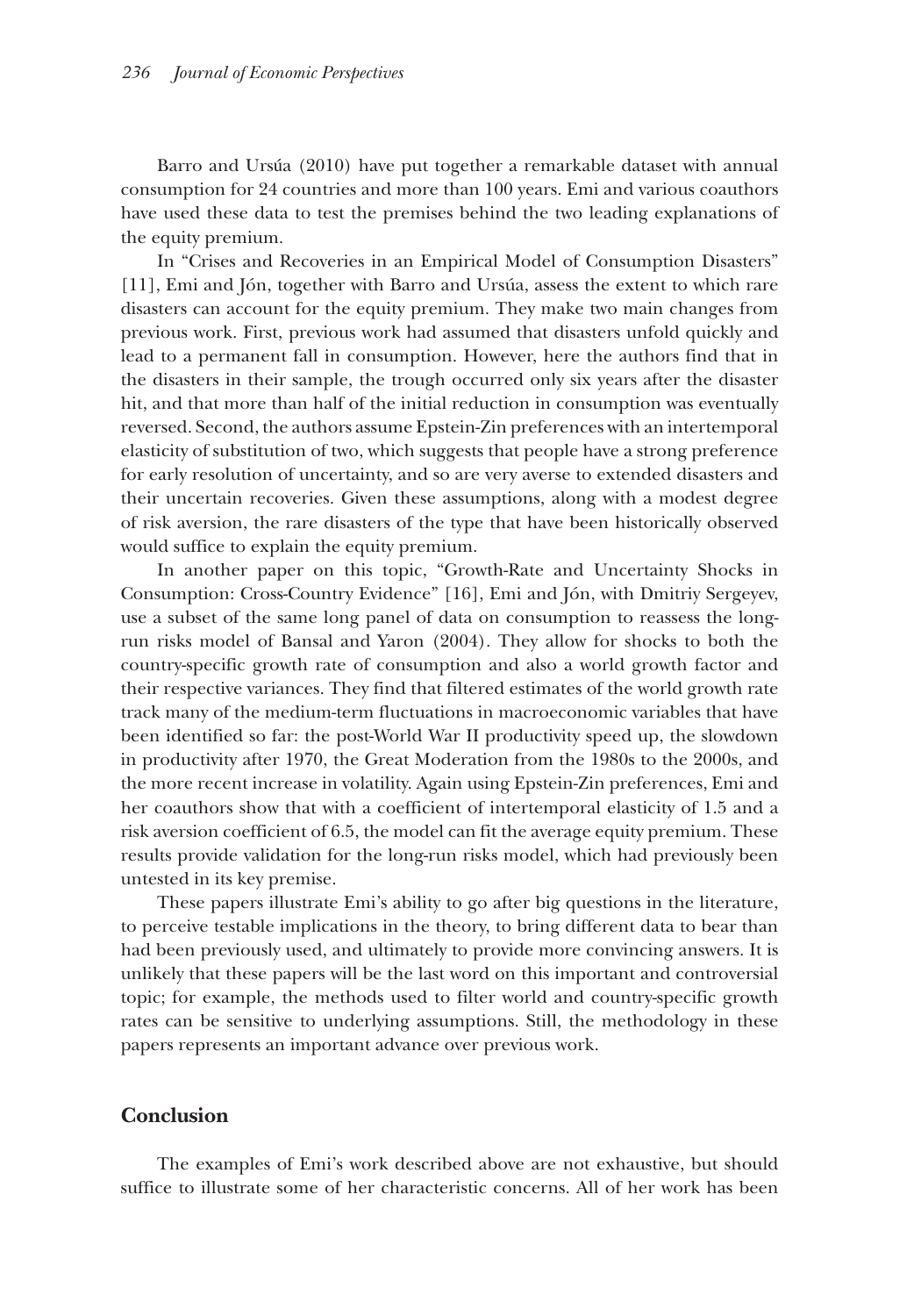driven not simply by a belief that careful measurement matters, but by close attention to subtle issues regarding the inferences that can legitimately be drawn from the available measurements.

Emi and Jón's views about the appropriate methodology for empirical work are most clearly enunciated in their paper on "Identification in Macroeconomics" [18] in the Summer 2018 issue of this journal. Here, they discuss why it has been so difficult to settle questions about the effects of monetary and fiscal policies and also to stress the limitations of two seemingly straightforward approaches. "Direct causal inference" seeks to find examples of exogenous changes in policy in the historical record and measure what happened. But as Emi and Jón point out, truly exogenous policy changes are relatively scarce, and those that can be observed seldom involve the kind of change that is relevant for policy development, raising questions of external validity from the available "natural experiments."

Accordingly, an influential alternative approach argues that one can only hope to answer questions about counterfactual policies using a fully specified structural model of the macro-economy. Many researchers in the real business cycle tradition further propose that the quantitative realism of such models should be validated by comparing the predicted values of various unconditional moments (the overall variability of aggregate investment spending relative to the overall variability of real GDP, and so on) to the empirical values of these moments. The advantage of a focus on matching the values of unconditional moments is that these quantitative targets can be defined in a way that is independent of any particular theoretical structure. But as Emi and Jón note, this approach has the disadvantage that predictions for the statistics in question depend on the simultaneous specification of a large number of aspects of a macro model. One can only judge the model as a complete whole to be successful or unsuccessful in matching reality.

Emi and Jón argue instead for the desirability of focusing on the measurement of what they call "identified moments," by which they mean estimates of the effects of particular types of identified disturbances. This approach differs from "direct causal inference" insofar as it admits that the responses that can be measured will not generally provide a direct answer to the questions about counterfactual policies that one actually wishes to answer; instead, one measures responses to disturbances that can be identified using assumptions that are as credible as possible and then uses the answers to these questions to discipline the parameterization of the structural models that will be used to answer the questions of real interest. At the same time, this approach differs from unconditional matching of statistical moments in that the quantitative targets that the structural model is required to match are selected so that they allow diagnosis of the quantitative realism of certain parts of the model, rather than depending equally on all aspects of the model specification. The paper provides a powerful case for the fruitfulness of this alternative approach, and shows how it has guided Emi and Jón's own work on the effects of monetary and fiscal policy, discussed above.

Emi's methodological approach to research is a signature contribution, as the many examples discussed in this paper should help to convey. She has demonstrated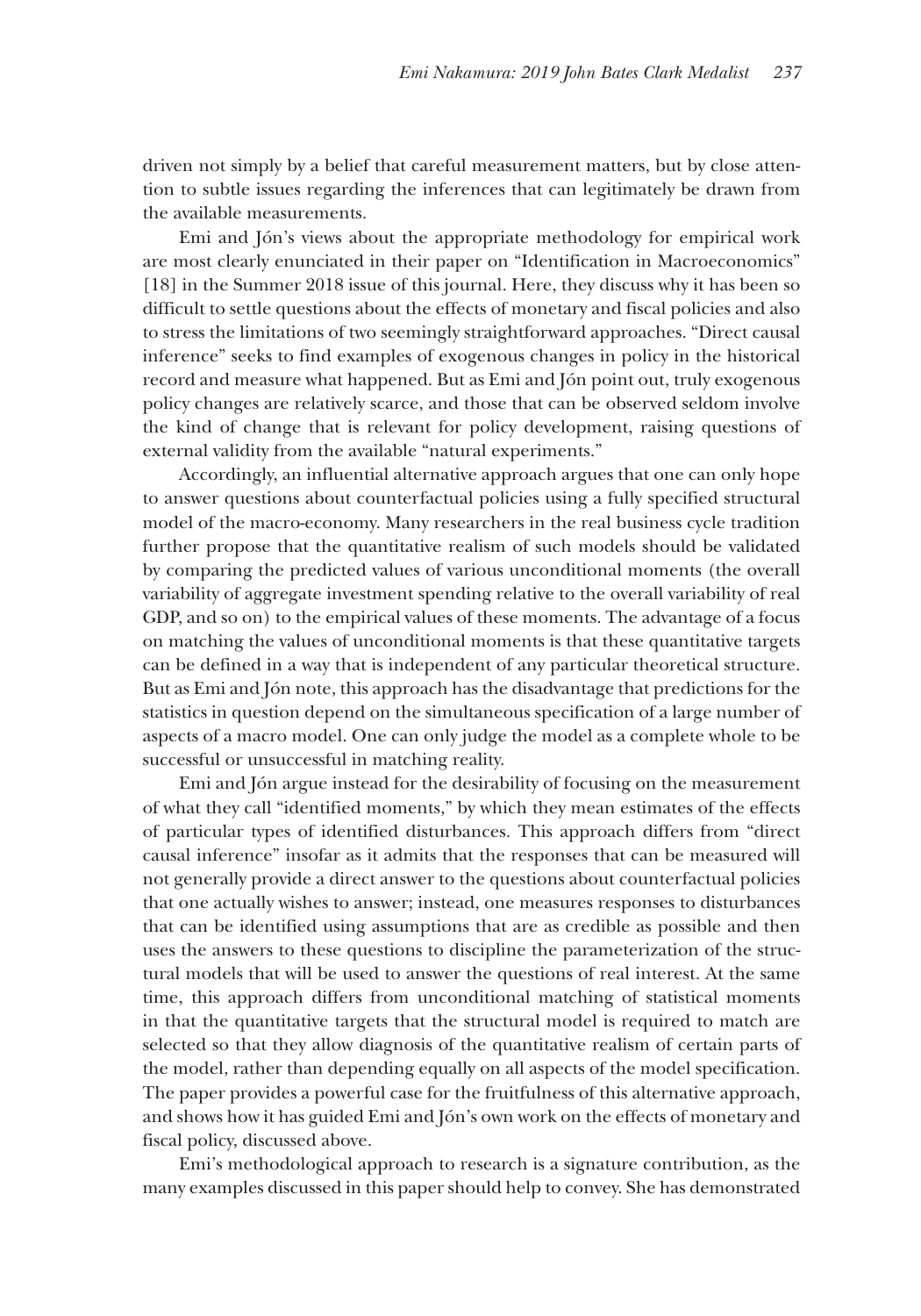that macro models have rich implications for the underlying dynamics of the economy. She has focused on testing these fine aspects of the empirical record as the most reliable way of determining which models best describe the world and hence can best be relied upon as guides to policy. She has shown extraordinary ingenuity in connecting micro data to macro models and has taken painstaking care in developing new data when needed. But despite Emi's frequent emphasis on the importance of careful scrutiny of fine-grained data, her work never loses sight of the big questions about the nature of economic fluctuations and the effects of policy that macroeconomic models are intended to answer. This combination of care in precisely defining what one really can measure while marshaling all possible evidence to answer questions of first-order importance is what has made her work so highly influential.

Some of the qualities that have made Emi's work influential arose early and naturally from her curiosity about metrics and her commitment to measurement. But these qualities could have been just as easily applied to small questions. Emi's research has been *transformative* because it has demonstrated that these qualities are also applicable to big, "messy" questions in macroeconomics, where the available data often seemed to be limited, and before her work, it was not obvious how to address these questions with more granular data. Emi's work shows how to reach the big questions, building from models and data that look at them "up close" so that we can see them clearly.

#### **References**

- **Athey, Susan, Kyle Bagwell, and Chris Sanchirico.** 2004. "Collusion and Price Rigidity." *Review of Economic Studies* 71 (2): 317–49.
- **Bansal, Ravi, and Amir Yaron.** 2004. "Risks for the Long Run: A Potential Resolution of Asset Pricing Puzzles." *Journal of Finance* 59 (4): 1481–1509.
- **Barro, Robert J.** 2006. "Rare Disasters and Asset Markets in the Twentieth Century." *Quarterly Journal of Economics* 121 (3): 823–66.
- **Barro, Robert J., and Charles J. Redlick.** 2011. "Macroeconomic Effects from Government Purchases and Taxes." *Quarterly Journal of Economics* 126 (1): 51–102.
- **Barro, Robert, and Jos**é **Urs**ú**a.** 2010. "Barro-Ursua Macroeconomic Data." [https://scholar.harvard.edu/](https://scholar.harvard.edu/barro/publications/barro-ursua-macroeconomic-data) [barro/publications/barro-ursua-macroeconomic-data.](https://scholar.harvard.edu/barro/publications/barro-ursua-macroeconomic-data)
- **Bils, Mark, and Peter J. Klenow.** 2004. "Some Evidence on the Importance of Sticky Prices." *Journal of Political Economy* 112: 947–85.
- **Chari, V. V., and Patrick J. Kehoe.** 1990. "Sustainable Plans." Journal of Political Economy 98 (4): 783–802.
- **Cochrane, John H., and Monika Piazzesi.** 2002. "The Fed and Interest Rates—A High-Frequency Identification." *American Economic Review* 92 (2): 90–95.
- **Cook, Timothy, and Thomas Hahn.** 1989. "The Effect of Changes in the Federal Funds Rate Target on Market Interest Rates in the 1970s." *Journal of Monetary Economics* 24 (3): 331–51.
- **Goldberg, Pinelopi Koujianou, and Rebecca Hellerstein.** 2013. "A Structural Approach to Identifying the Sources of Local Currency Price Stability." *Review of Economic Studie*s 80 (1): 175–210.